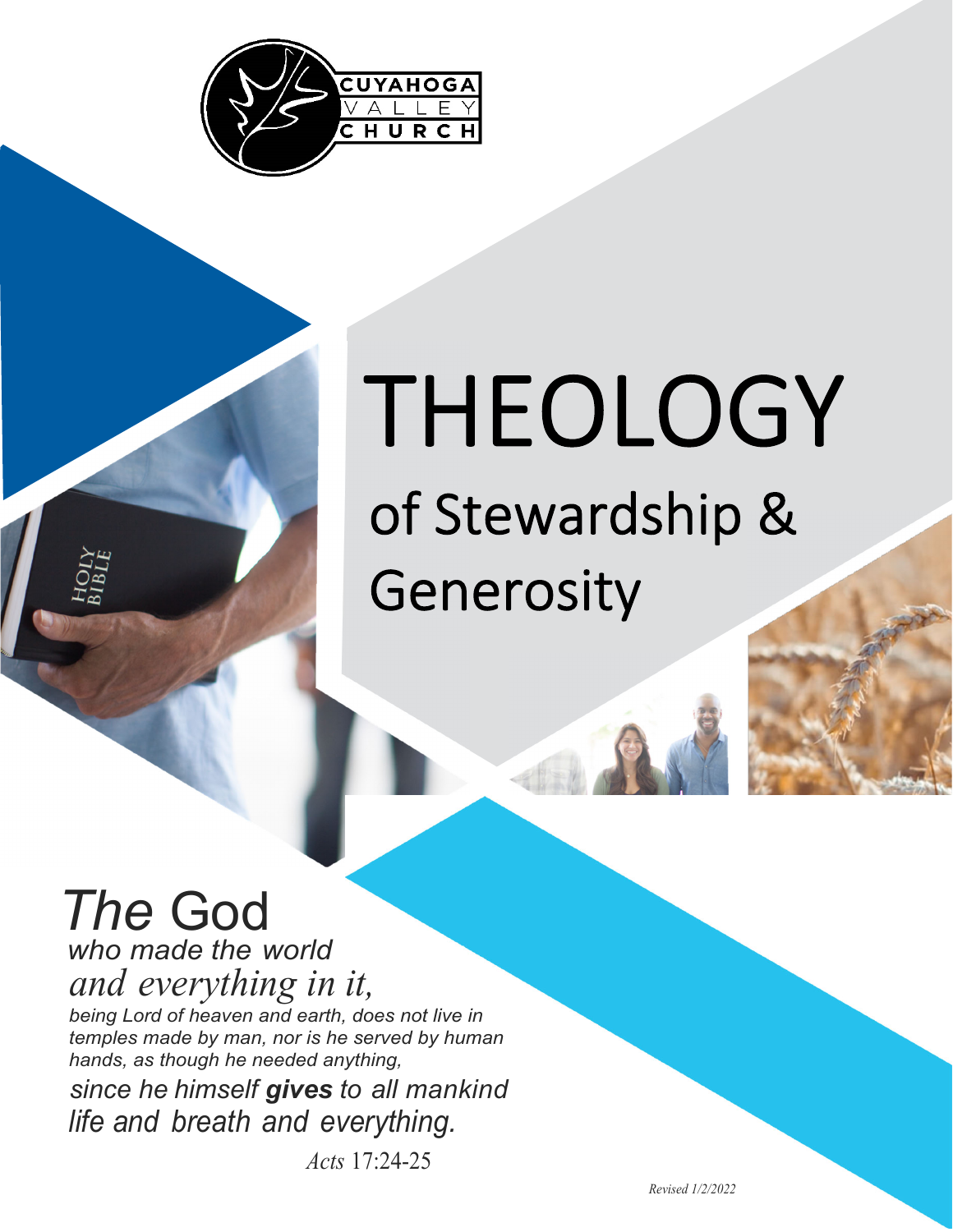At Cuyahoga Valley Church (CVC) we are convinced that discipleship doesn't happen by merely providing activity, events, information and programs. We have worked diligently to develop a clear and measurable definition of spiritual growth and have identified in practical terms how God wants us to live our lives.

We believe that the evidence of our growth as disciples of Jesus will reveal itself in six areas which we call the "Fruit of New Life". The fruit of new life is best understood not by our *activity*, but by our *identity*, not by what we *do*, but by who we understand ourselves to *be*. As we grow in Christ, we will see ourselves as a: **Beloved Child, Self-Feeder, Servant, Investor, Discipler, and Missionary.** 

Therefore, at CVC we will passionately pursue the equipping of our communities to become faithful, fruitful disciples who are abiding in Christ, serving the Lord according to their gifts, and committed to sharing the love and message of Jesus. By doing this we are strategically cultivating communities of disciple-makers who are like groves of lifegiving trees locally and throughout the world.

Said another way, we want to become a unified family of believers who are motivated by the Great Commandment and devoted to the Great Commission.

A vision of this magnitude requires each of us to be fully committed and **invested** in order to make this a reality. One of the ways we honor God is by wisely stewarding (managing) all that He entrusts to us for the accomplishing of His purposes. This is lived out by giving freely and sacrificially of our time, talents, and treasure to God and to others, without expecting anything in return.

God stresses stewardship not because He wants something FROM us but because He wants something FOR us – freedom, joy, relationship, and abundant treasure in heaven.

As we help people grow in the fruit of new life (II Timothy 2:2), one of the outcomes will be growing a culture of stewardship and generosity built on a solid scriptural foundation. The following four biblical truths are the foundations upon which we teach and model stewardship and generosity to others.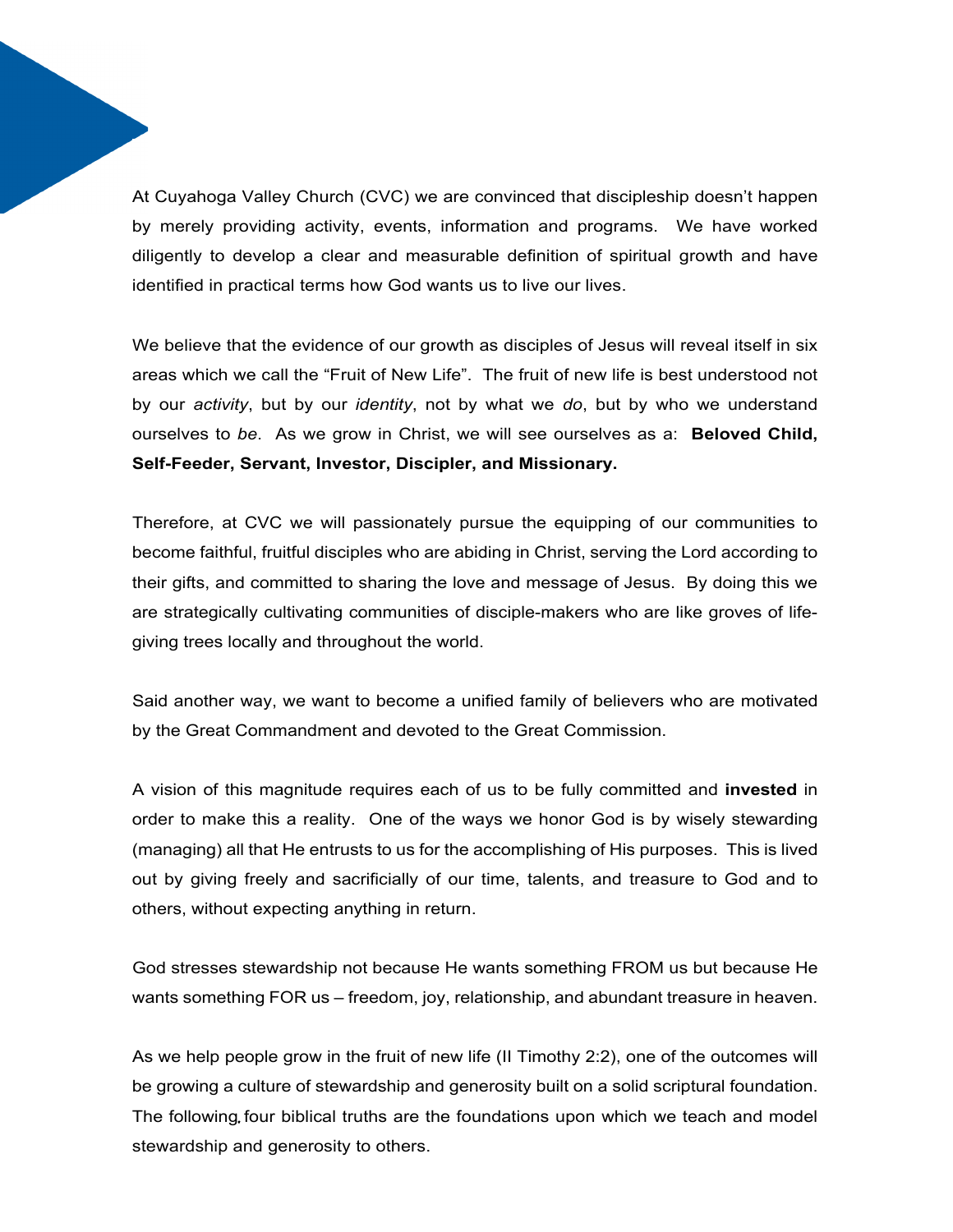### **Biblical Truth #1: God owns everything and needs nothing**

### **A. What This Means**

God's Kingdom never has a "need". It may have "unfunded Kingdom opportunities", but neither God nor His work ever needs anything.

### **B. Supporting Scripture**

#### **1. God's Self-Sufficiency**

- **a. Acts 17:24-25 English Standard Version "**The God who made the world and everything in it, being Lord of heaven and earth, does not live in temples made by man, nor is he served by human hands, as though he needed anything, since he himself gives to all mankind life and breath and everything."
- **b. Psalm 50:10-12 "**For every beast of the forest is mine, the cattle on a thousand hills. I know all the birds of the hills, and all that moves in the field is mine. If I were hungry, I would not tell you, for the world and its fullness are mine."

#### **2. God's Ownership**

- **a. Psalm 24:1 "**The earth is the Lord's, and the fullness thereof, the world and those who dwell therein,"
- **b. Job 41:11 "**Who has first given to me that I should repay him? Whatever is under the whole heaven is mine."
- **c. Romans 11:36 "**For from him and through him and to him are all things. To him be the glory forever! Amen."
- **d. Revelation 4:11 "**Worthy are you, our Lord and God, to receive glory and honor and power, for you created all things, and by your will they existed and were created."
- **e. Psalm 89:11 "**The heavens are yours; the earth also is yours; the world and all that is in it, you have founded them."
- **f. Deuteronomy 8:18 "**You shall remember the Lord your God, for it is he who gives you power to get wealth, that he may confirm his covenant that he swore to your fathers, as it is this day."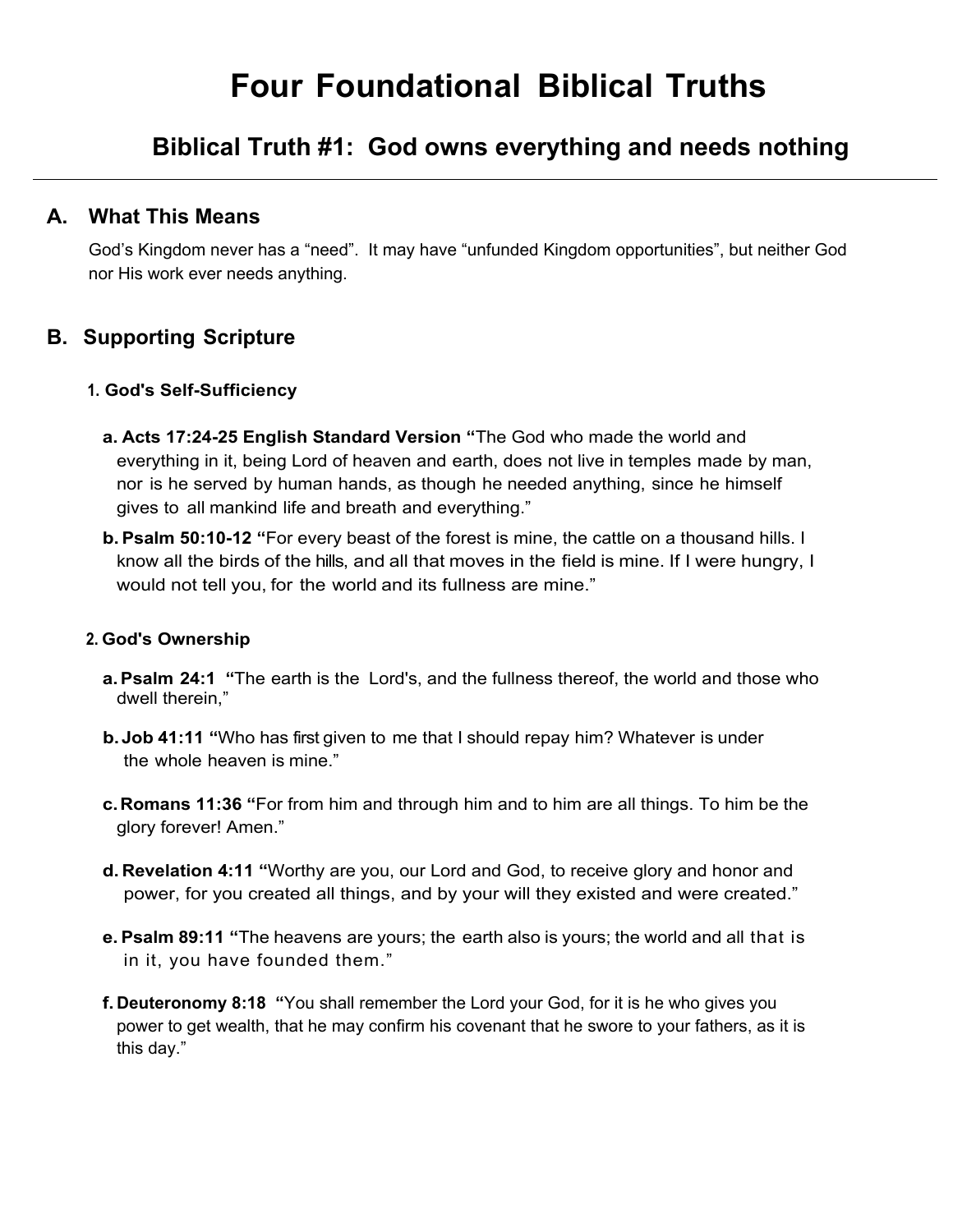### **Biblical Truth #2: We own nothing and need everything**

### **A. What This Means**

We too easily forget that we are born into this world with empty hands and that we will leave this world with empty hands. We brought nothing with us into the world and we will take nothing with us out of the world (I Timothy 6:7). The inescapable conclusion, then, is that we actually possess nothing and that God owns everything. While we are on this planet, our responsibility is to be managers of His possessions.

We are helpless to contribute to the work that God is doing without Him providing us with the very resources to do so - life, health, money, time, abilities, opportunities, etc. Everything we are and everything we have is a gift from God.

We can only return back to the Lord what has flowed from Him in the first place.

### **B. Supporting Scripture**

- **1. John 3:27 "**John answered, "A person cannot receive even one thing unless it is given him from heaven."
- **2. Ecclesiastes 5:15 "**As he came from his mother's womb he shall go again, naked as he came, and shall take nothing for his toil that he may carry away in his hand."
- **3. I Timothy 6:7 "**For we brought nothing into the world, and we cannot take anything out of the world."
- **4. I Corinthians 4:7 "**For who sees anything different in you? What do you have that you did not receive? If then you received it, why do you boast as if you did not receive it?"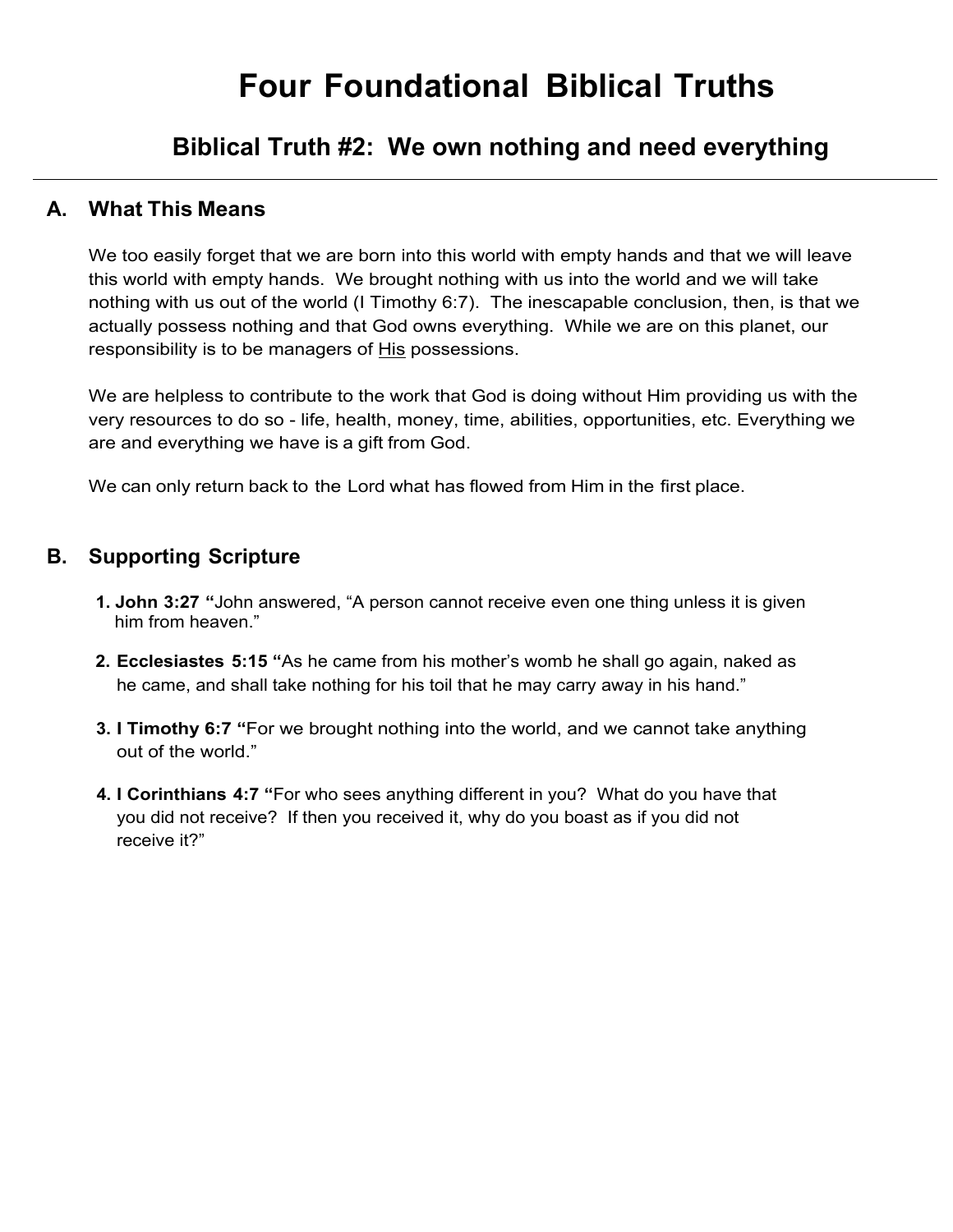### **Biblical Truth #3: God is the sole provider of all resources**

#### **A. What This Means**

God provides all our resources (tangible and spiritual). He uses the resources He has entrusted to us to sustain us and to advance His Kingdom.

In order to fully access God's resources, our first priority and responsibility is to humbly and earnestly seek godly wisdom and wise counsel to be as certain as possible that our vision is aligned with God's vision.

What God orders, He pays for. God would not give His people a vision and then fail to provide them the funding to realize it.

#### **B. Supporting Scripture**

- **1. II Peter 1:3 "**His divine power has granted to us all things that pertain to life and godliness, through the knowledge of him who called us to his own glory and excellence,"
- **2. I Timothy 6:17** "As for the rich in this present age, charge them not to be haughty, not to set their hopes on the uncertainty of riches, but on God, who richly provides us with everything to enjoy."
- 3. **Philippians 4:19 "**And my God will supply every need of yours according to his riches in glory in Christ Jesus."
- **4. John 15:7 "**If you abide in me, and my words abide in you, ask whatever you wish, and it will be done for you."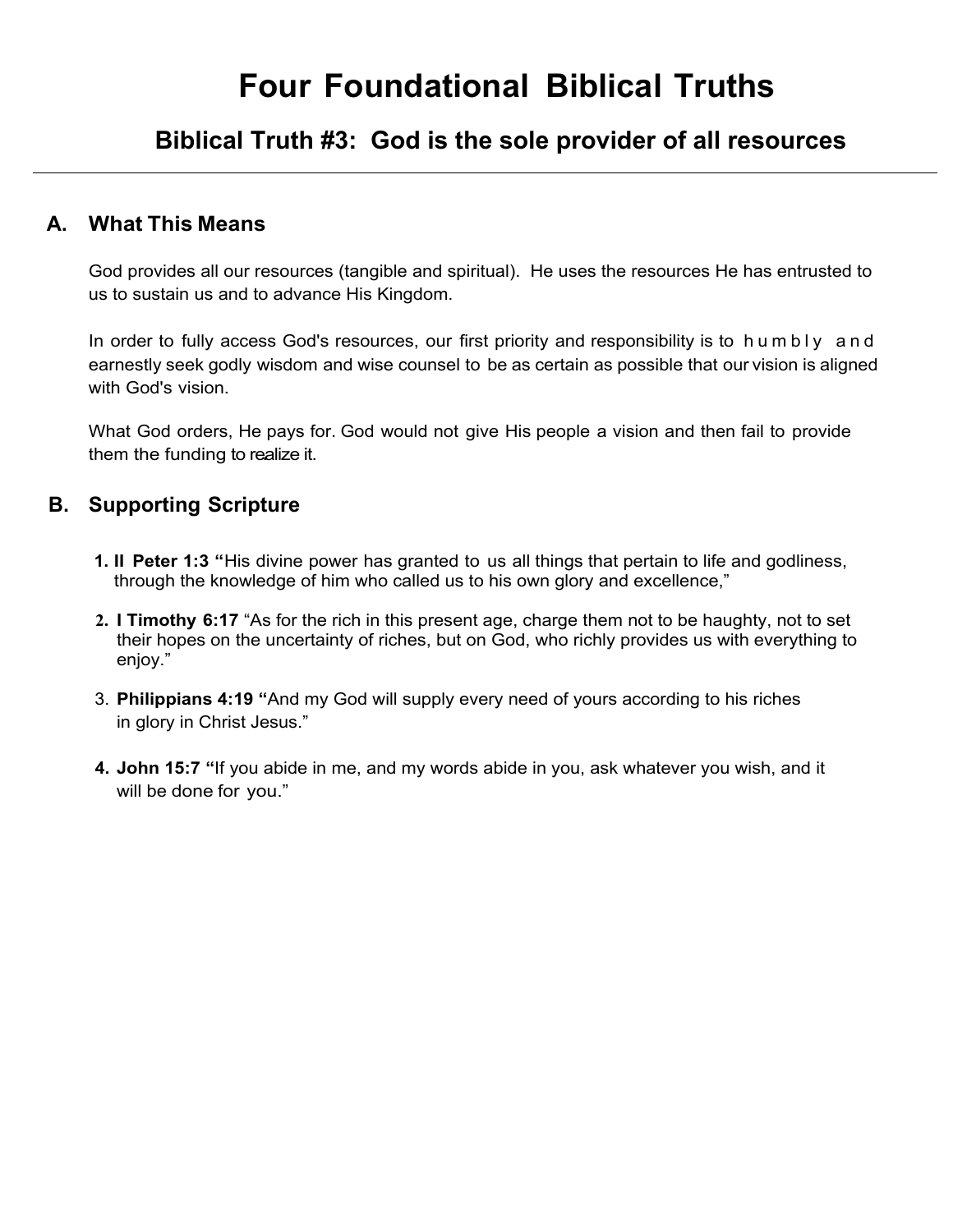### **Biblical Truth #4: God uses stewards to manage His resources**

#### **A. What This Means**

God not only uses stewards to manage His resources, but He deploys them to sustain and advance His Kingdom. Since there is no shortage of Kingdom resources, God's people already have possession of all that is necessary to accomplish His vision.

We are responsible for what He entrusts to us **as stewards**, **not as owners**. We dare not think of gripping tightly the things He entrusts to us. We must seek to hold everything loosely. We simply and responsibly manage the treasures He entrusts to us, never forgetting that any way He directs us to share, to save, or to spend is His sovereign right.

Good stewardship is not just releasing a few dollars here and there to a church. We start by surveying all that God has given us and remember how everything that we have, EVERYTHING, kept or released, should be used in light of eternity. God is not asking us just to share our resources, He is asking us to recognize that all our resources belong to Him. His desire is that we use what we need and then give the rest away.

Learning how to recognize and receive His direction is critically important to how well we steward what He has entrusted to us. How we do that is by studying the Bible, and by being prayerful, spirit guided, and having a posture of surrender.

### **B. Supporting Scripture**

- **1. I Corinthians 4:2 "**Moreover, it is required of stewards that they be found faithful."
- **2. Exodus 36:5 "**The people bring much more than enough for doing the work that the Lord has commanded us to do."
- **3. I Chronicles 29:9 "**Then the people rejoiced because they had given willingly, for with a whole heart they had offered freely to the Lord. David the king also rejoiced greatly."
- **4. II Corinthians 8:1-5 "**We want you to know, brothers, about the grace of God that has been given among the churches of Macedonia, for in a severe test of affliction, their abundance of joy and their extreme poverty have overflowed in a wealth of generosity on their part. For they gave according to their means, as I can testify, and beyond their means, of their own accord, begging us earnestly for the favor of taking part in the relief of the saints - and this, not as we expected, but they gave themselves first to the Lord and then by the will of God to us."
- **6. II Corinthians 9:8 "**And God is able to make all grace abound to you, so that having all sufficiency in all things at all times, you may abound in every good work."
- **7. II Corinthians 9:11 "**You will be enriched in every way to be generous in every way, which through us will produce thanksgiving to God."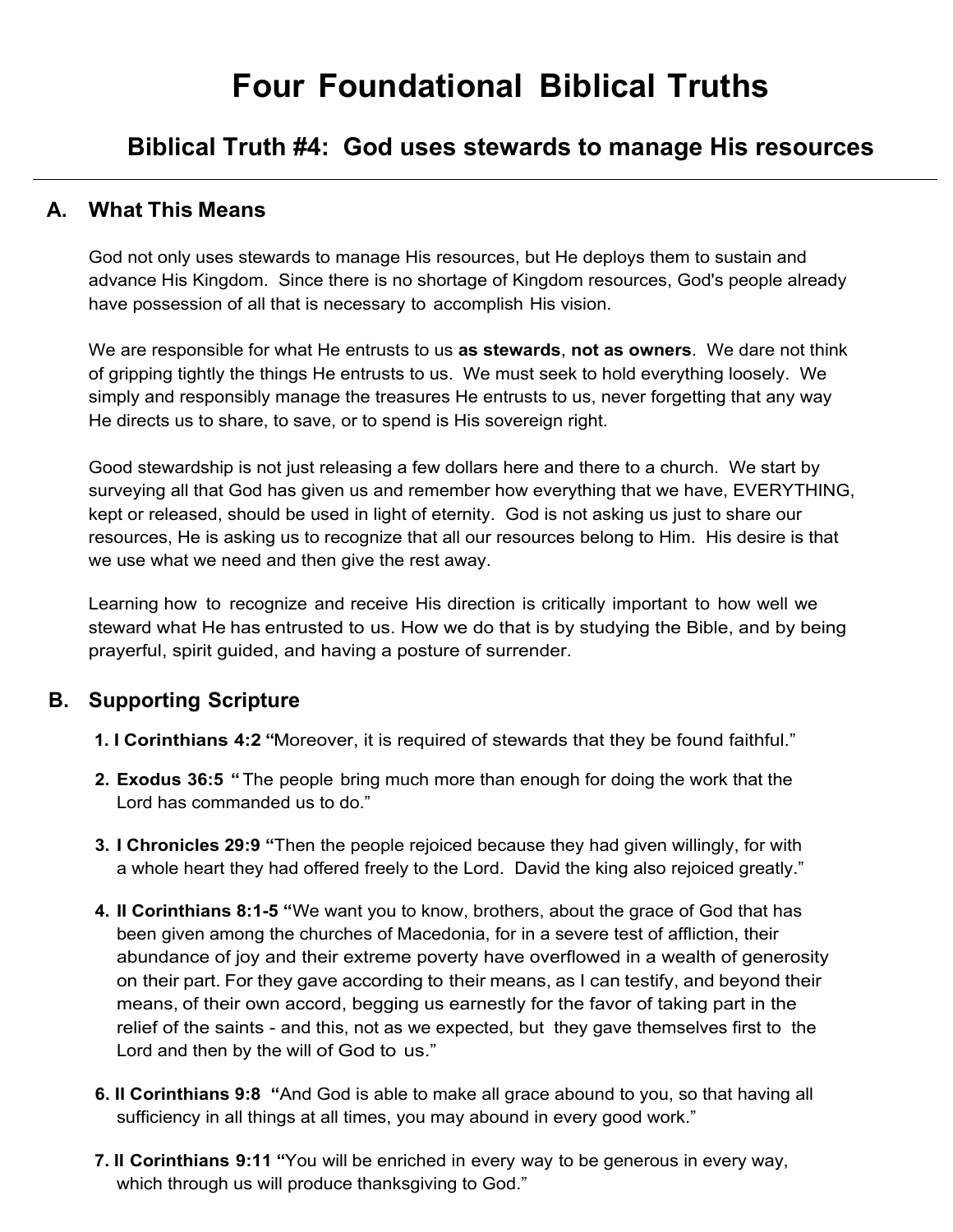### **Four Foundational Biblical Truths Practical Applications**

If you believe the four foundational biblical truths of stewardship and generosity then we would ask you to prayerfully consider taking these next steps in applying these biblical truths in your life.

### **Application #1**

Since God owns EVERYTHING and I own nothing, I will shift my view from having full authority over *my* stuff to acknowledging God's full authority over *His stuff*.

### **Application #2**

As a steward of all that God has given me, I will make it my primary objective to be more fully connected to the mind and heart of God, the Owner of all I possess, so that I can align my heart to God's vision and obediently manage and deploy the resources He has entrusted to me.

### **Application #3**

I will commit to growing in gratitude for all that God has done for me and look for ways to implement practices of gratitude such as keeping a gratitude journal, obeying His commandments, serving others, expressing gratitude to others, giving thanksgiving in prayer etc. I will do this with the expectation of continuously growing a heart of greater faithfulness and generosity.

### **Application #4**

I will move from being a person who gives what is left over to being a person who gives to God first and then lives on what is leftover.

### **Application #5**

I will create a Giving Plan because giving without a plan leaves me vulnerable and at the mercy of my own emotions. My plan will include:

- a) Priority Giving giving will be the first priority in my monthly budget. If I prioritize my giving everything else will take its proper place in line behind the priority of God's work.
- b) Percentage Giving I will choose a percentage of my gross household income and just start giving.
- c) Progressive Giving I will progressively increase the percentage I give to God over the years.

### **Application #6**

I will strive to be an extravagant giver by reaching for a level of giving that increases my dependence on God. I will ask God to help me live out these three standards for biblical giving:

- 1. Tithe A tithe is a portion (10%) of your gross income given as an offering. Many people tithe to their local church while others give to the local church and other Kingdom causes.
- 2. Sacrificial You've given sacrificially when your giving impacts your lifestyle. It is giving that is unusual, uncommon, excellent, outstanding, and extra ordinary.God practiced it Himself as an example to believers when he gave His only begotten Son, Jesus, so He could bring the whole world to Himself. This sacrifice cost Him something. He did it out of love for the world.
- 3. Lavish Generosity– joyful, abundant, unexpected, humble, bold, benevolent and heartfelt giving.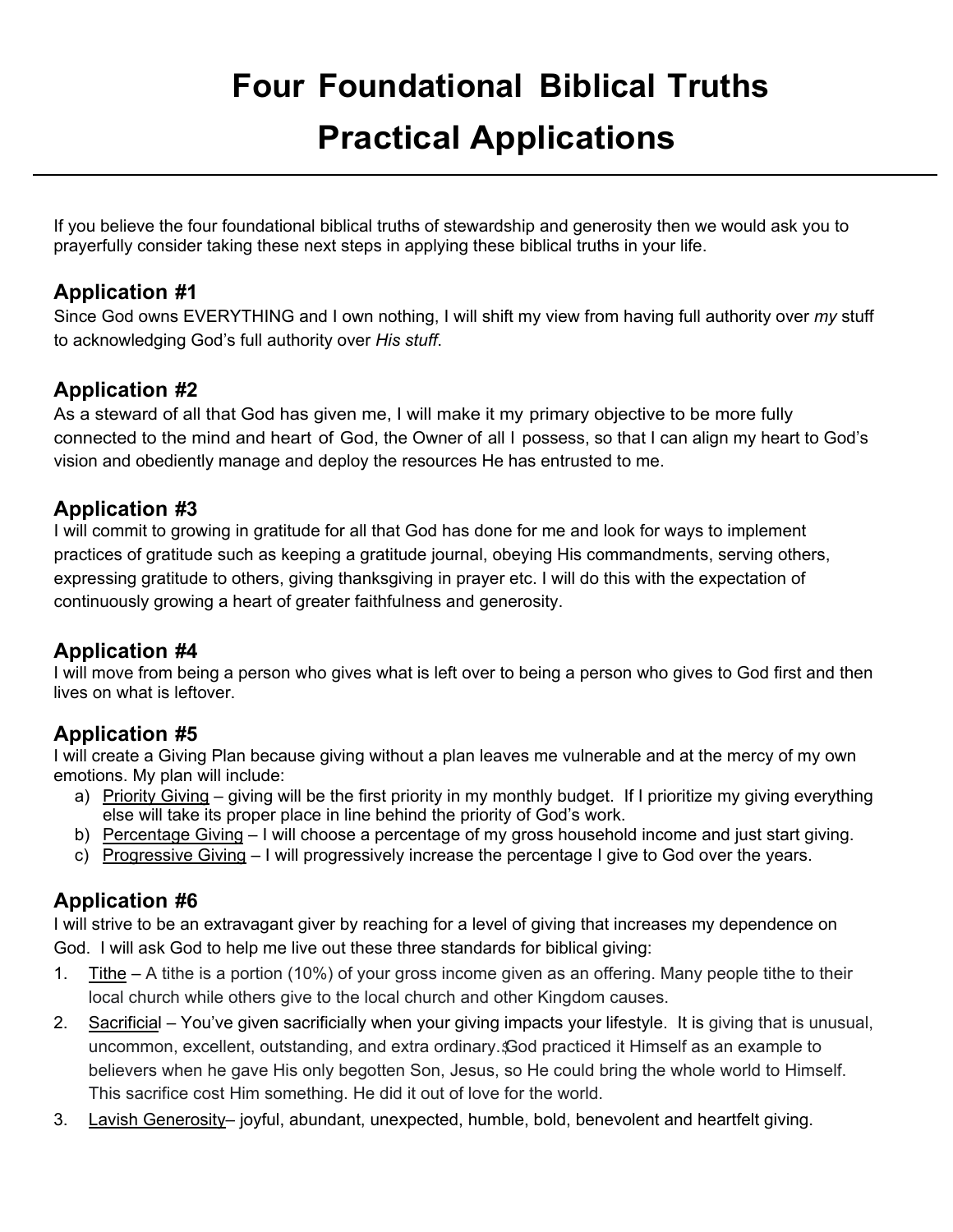### **Four Foundational Biblical Truths Practical Applications**

### **Self-Reflection Moment**

- Which one of these six applications will come easiest for me?
- Which one will be the most difficult? Why?
- Pause and ask God to help you in all of the applications, especially the one that will be most difficult.

### **Conclusion**

As you can see, this theology of stewardship and generosity sets an incredibly high "lifestyle" standard; a standard that can only be experienced through total commitment, humble surrender, and absolute obedience to the Lord.

It is our desire to live our lives and engage with others in such a way that God will be glorified. Therefore, we will teach biblical principles of managing the resources God entrusts to us and trust the Holy Spirit to transform the hearts of our people. As disciples of Jesus Christ, we are called to worship God, giving Him the central place in our lives. We worship God when we recognize Him as our Creator and Provider and submit to His authority in every area of our life, especially in the area of finances (Matthew 6:24). In a very practical way, how we manage the material resources entrusted to us reveals who, or what, we worship.

As we grow in Christ, we recognize that what we treasure is a reflection of our heart. Our hearts are changed when we grow in our desire to:

- be givers, not takers
- overcome a consumer mentality and adpot an eternal perspective
- learn to be good stewards of our money and possessions
- hold loosely onto material things and give away possessions to help others
- cheerfully and expectantly financially support the ministry of the church
- take risks that require faith to the glory of Christ alone.

"*For where your treasure is there your heart will be also*." **Matthew 6:21**